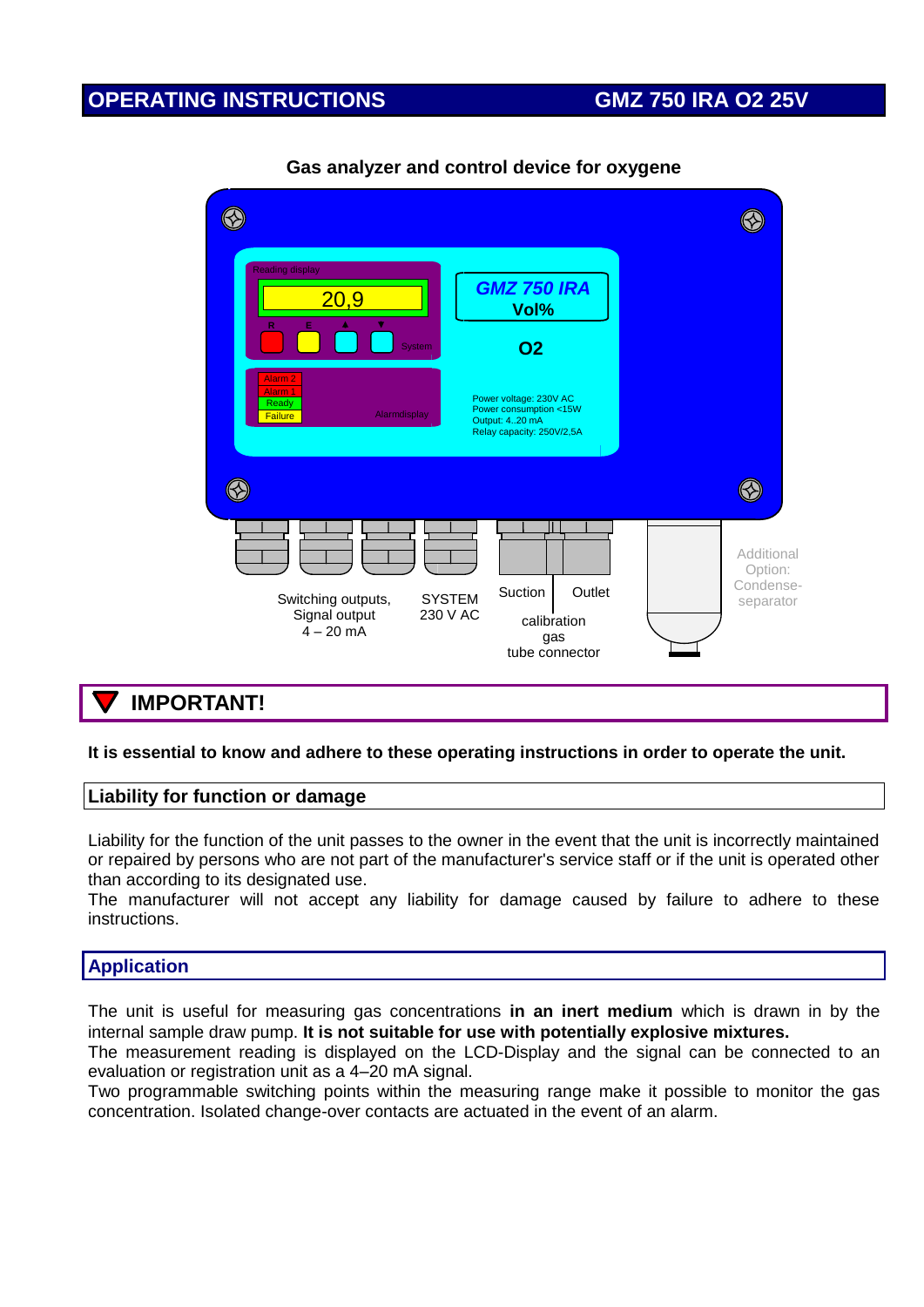# **Table of Contents**

| ORT<br>۰<br>יו ב |
|------------------|
|------------------|

| <b>MALFUNCTION DISPLAY MENU</b>                | $6 \overline{6}$ |
|------------------------------------------------|------------------|
| <b>OPERATION MENU: ALARM THRESHOLD SETTING</b> | $\overline{7}$   |
| <b>OPERATION MENU: CALIBRATION</b>             | 8                |
|                                                |                  |
|                                                |                  |
|                                                |                  |
|                                                |                  |
|                                                |                  |
|                                                |                  |
|                                                |                  |

 $\overline{1}$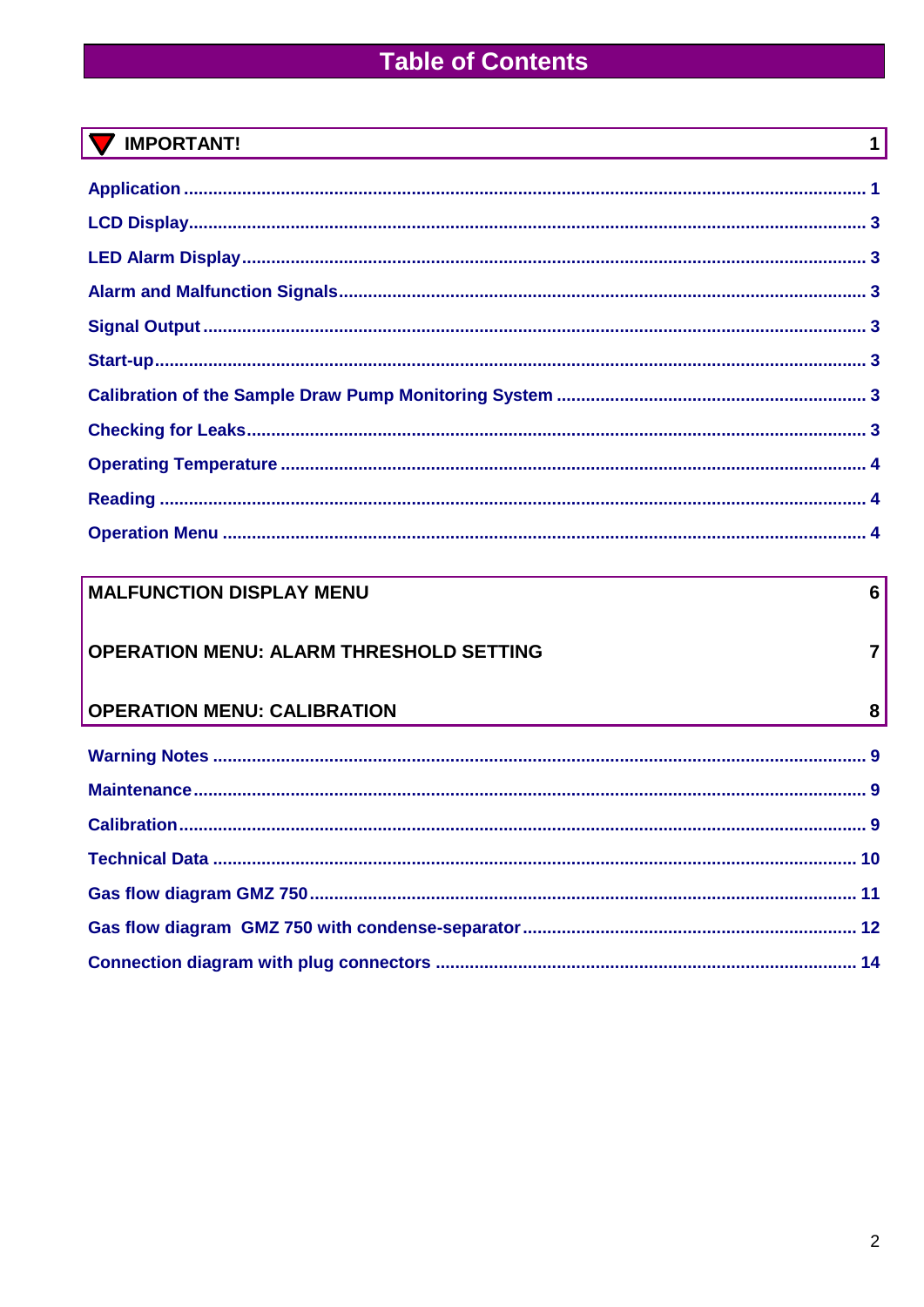### **LCD Display**

The LCD display shows the reading of the gas concentration. Furthermore are displayed the values of the pressure sensor monitoring the pump function and the temperature of the sensor cell.

#### **LED Alarm Display**

Ready status, alarm and fault signal are indicated by LEDs.

The green "Ready" LED is lit during normal operation.

The ready LED is switched off by malfunction and the yellow "Failure" LED lights up. You can check the "Error" malfunction menu to ascertain the defect.

#### **Alarm and Malfunction Signals**

3 internal isolated relay outputs indicate alarms and malfunction.

The malfunction signalling relay is activated in normal operation and it is released if there is a fault in the system or if the power supply fails.

Two alarm thresholds can be monitored for either a falling or a rising concentration. The alarm relays are activated by alarm condition.

#### **Signal Output**

The unit also has an analogue signal output. The measurement reading is converted into a linear 4–20 mA signal for connecting an evaluation or registration unit.

#### **Start-up**

Important: When performing the electrical connection and with closing the housing, make sure that no cables will contact the pump during operation.

Calibrate the pump monitoring system during start-up and check the sample draw system for leaks, in particular if the measuring gas contains flammable components.

**IMPORTANT:** Leaks result in air infiltration which falsifies the measurement results. **IMPORTANT:** Admixture with possibly flammable media represents a potential explosion hazard!

#### **Calibration of the Sample Draw Pump Monitoring System**

The measuring unit operates by drawing in air. The function of the pump is monitored by a pressure sensor. A malfunction is signalled if the pump fails or if there is a leak.

During start-up, the pressure sensor must be calibrated to the length of hose used. The system is set up with the pressure display set to 0 mbar using the blue potentiometer P1 on the base circuit.

Deviations of +6/-12 mbar due to blockages or leaks then trigger a malfunction signal.

#### **Checking for Leaks**

A vacuum gauge is to be connected to the intake tube connection in order to check the system for leaks after the system has been set up. Once the maximum value (approx. 180 mbar) has been reached, the pump is to be blocked by pressing the pump lever. The reading displayed on the vacuum gauge must not fall off towards zero.

If there is a severe loss of vacuum especially look for leakage at the tube connector.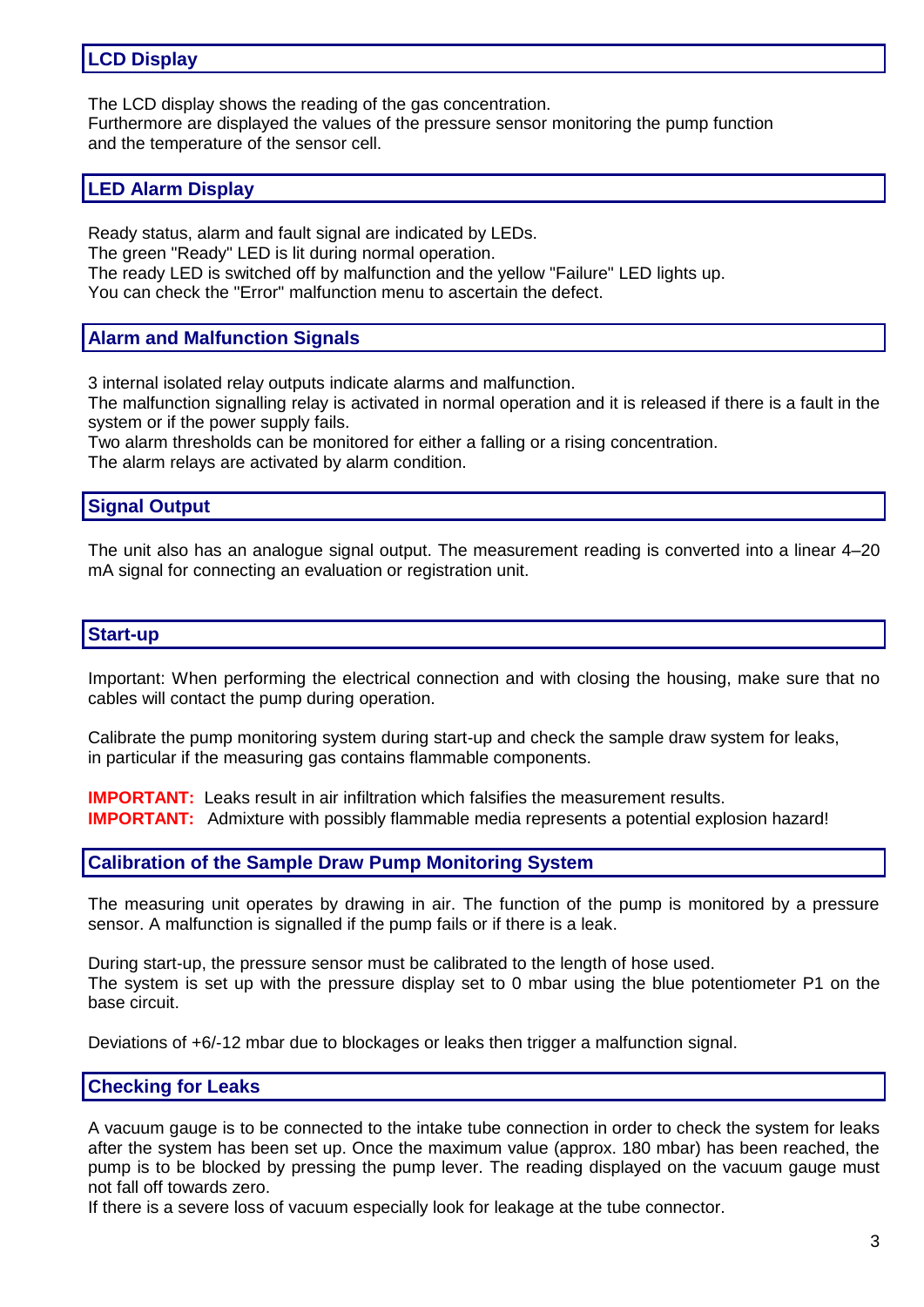For testing a good connection you can blow gas on the connector f.e. CO2, N2 or you can blow your breath to the connector. If the tube is not intubed deep enough and there is a leakage the reading will change.

#### **Operating Temperature**

With ambient heat do not rise significant the temperature of the sensor cell higher than the operating temperature of 50°C. The reading will be affected.

In case of need the unit can be rearranged in factory for use in higher tempered ambient air.

#### **Reading**

Some influence like shock stress can change the sensor parameters. If your reading is not plausible, a new calibration must be done.

If you wish to have highly accuracy, you must have zero gas and reference gas to calibrate the unit time by time. This will be done automatically if autocalibration-equipment is installed.

This device is equipped with an O2 auto-calibration function, which allows to correct the measured O2- Value:

The automatic calibration procedure can be startet manually by pressing the start key. Also every time the unit is connected to mains power the automatic calibration procedure starts and the reading is set to 20,9 Vol% as to be measured in fresh air.

In order to put fresh air to the unit, a hose, which ends in the open air must be connected to the calibration gas tube connector.

#### **Operation Menu**

Press the left and the right control button for 3 seconds in order to call up the menu for displaying fault text and setting alarm thresholds.

"Service" appears on the display and the current malfunction texts are displayed:

- No No malfunction
- >P Low pressure in the intake line  $\leq P$  Excess pressure in the intake line

>T Temperature of the sensors less than -10 °C <T Temperature of the sensor higher than +50 °C

This is followed by the alarm threshold display:

f.e. alarm 1: 0.80 vol%

the follows the reaction mode:

- +/LOE An alarm is triggered by a rising gas concentration; when the level falls below the threshold, the alarm cancels itself automatically.
- -/LOE An alarm is triggered by a falling gas concentration; when the level exceeds the threshold, the alarm cancels itself automatically.
- +/SP An alarm is triggered by a rising gas concentration; when the level falls below the threshold, the alarm does not cancel itself automatically, the "R" reset key must be pressed first.
- -/SP An alarm is triggered by a falling the concentration; when the level exceeds the threshold, the alarm does not cancel itself automatically, the "R" reset key must be pressed first.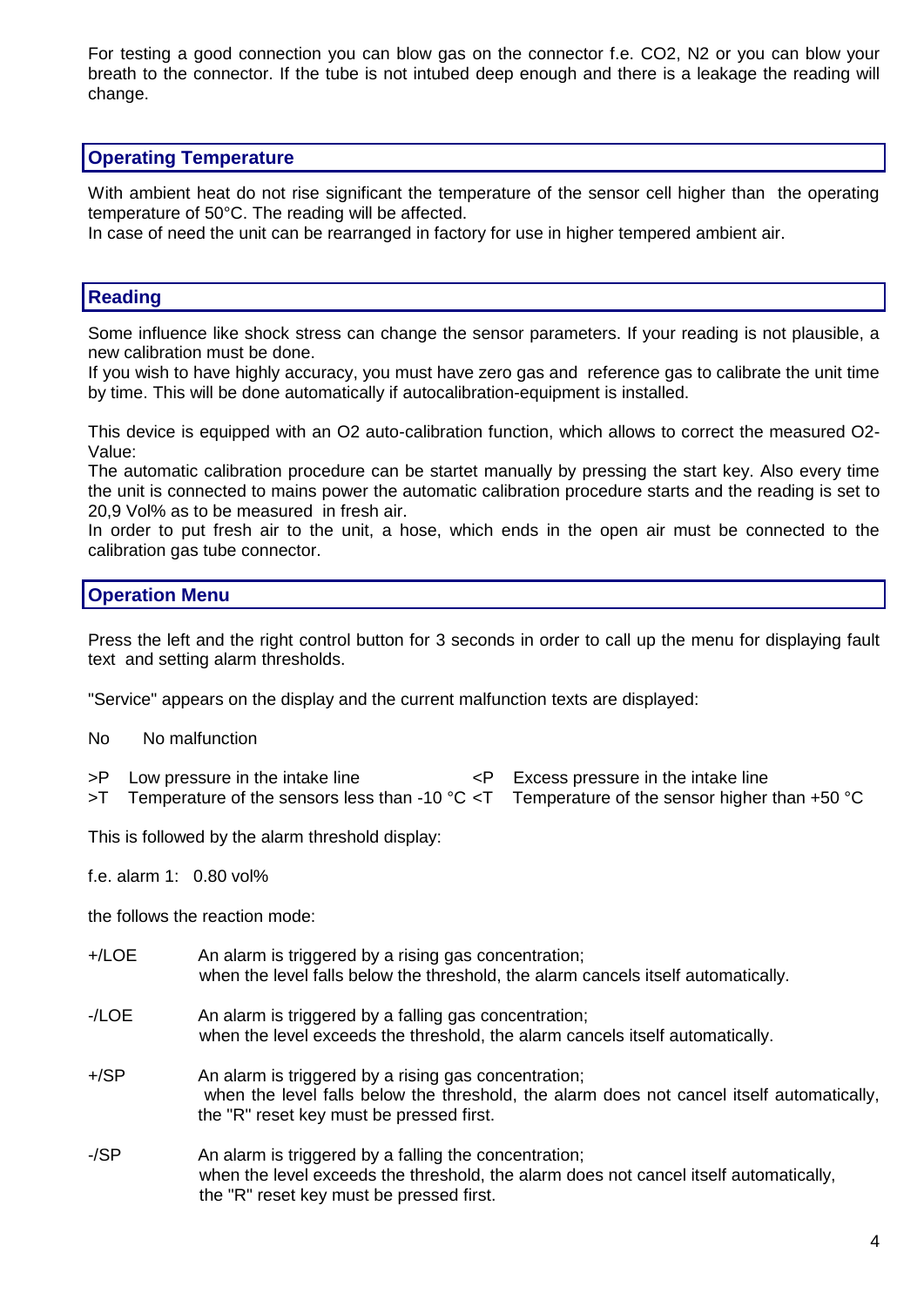To select the options, press the arrow keys and store edited parameters by pressing the Enter key "E". Press the reset key "R" to move to next menu item if you either want to discard changes or only want to view the settings.

You can press the reset key "R" to quit the menu items following until you come to the end of the menu and return to normal operation.

Only a trained service technician should make changes in the menu appearing subsequently to calibrate sensor signal and 4-20 mA output.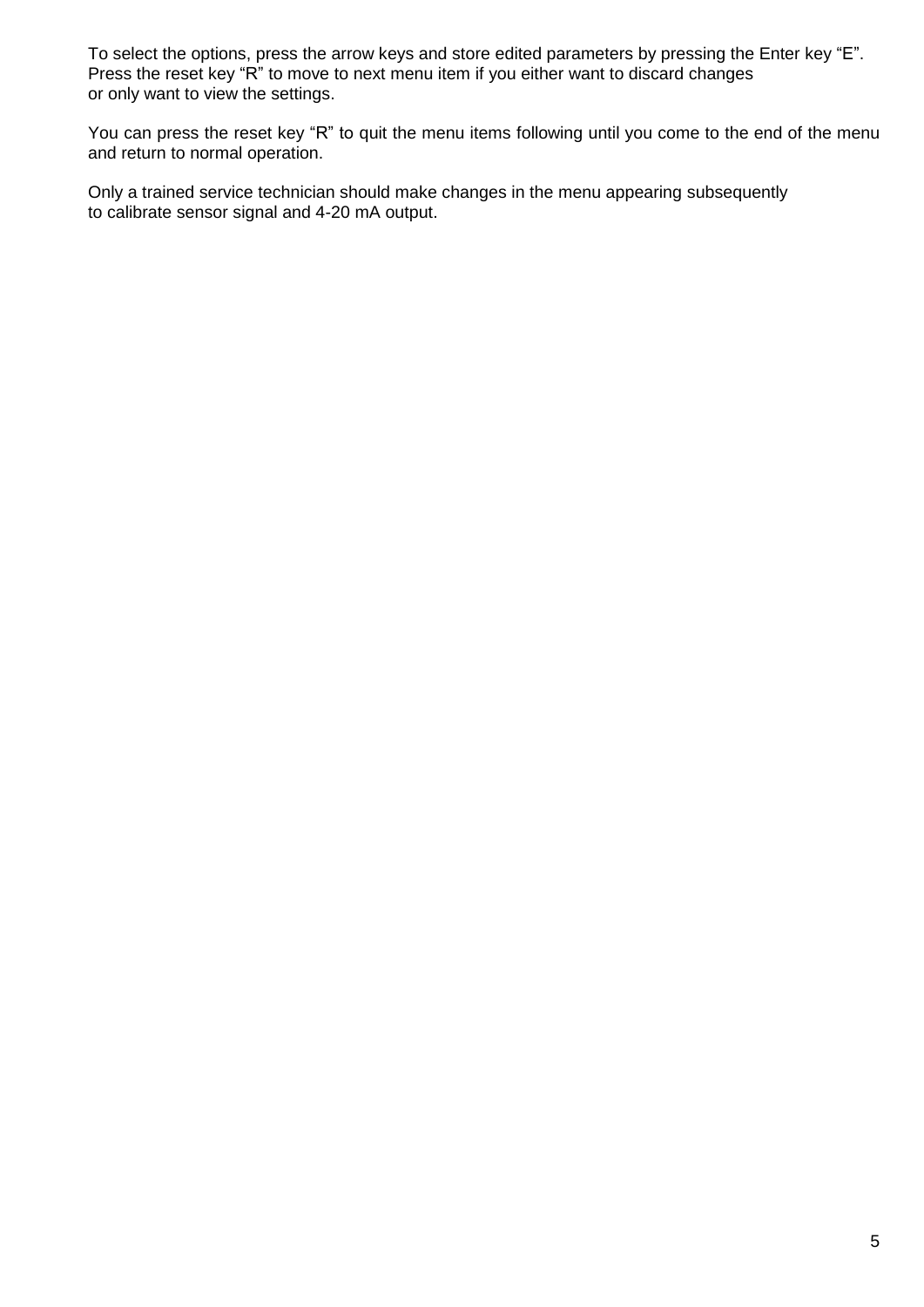### **MALFUNCTION DISPLAY MENU**

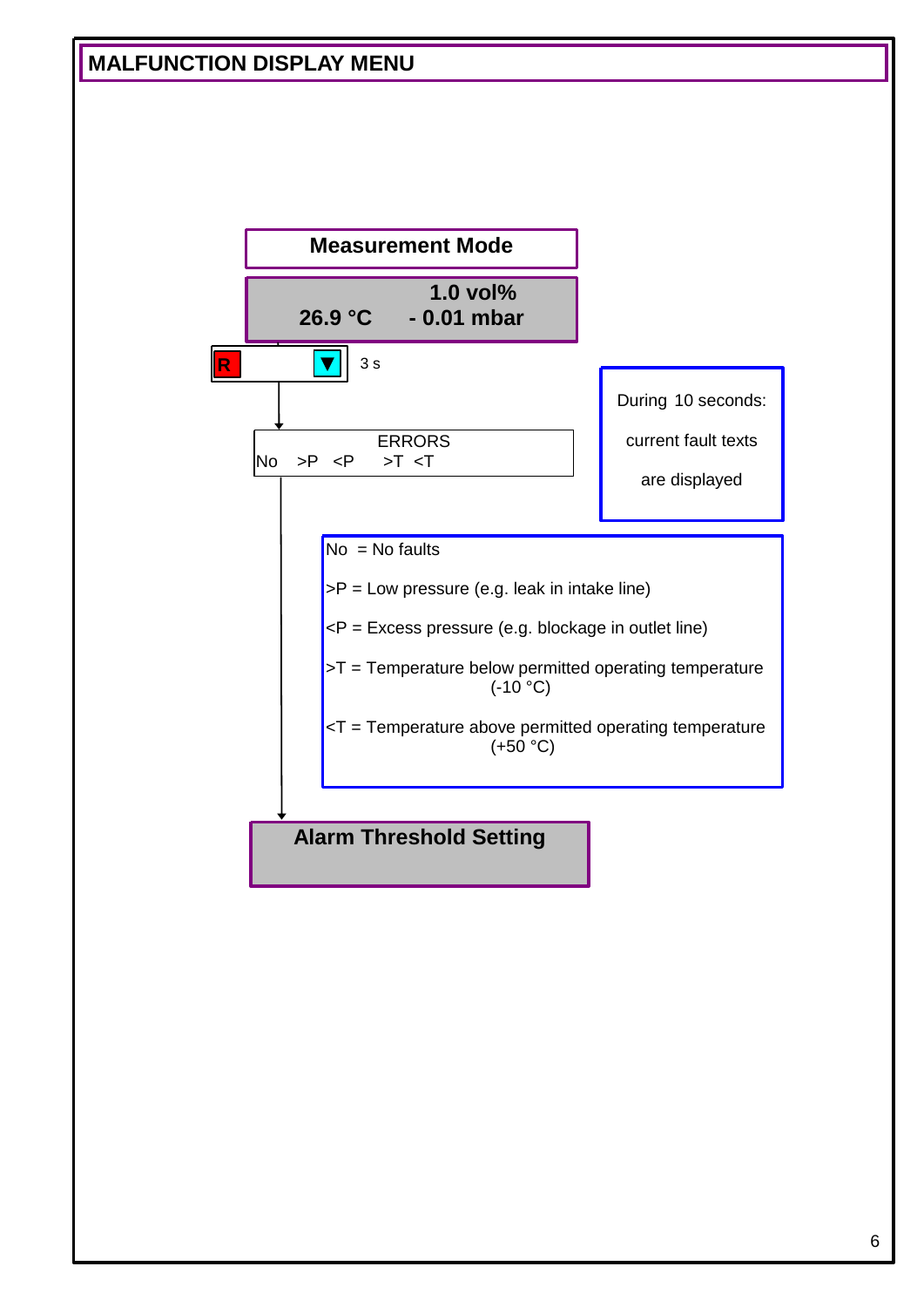## **OPERATION MENU: ALARM THRESHOLD SETTING**

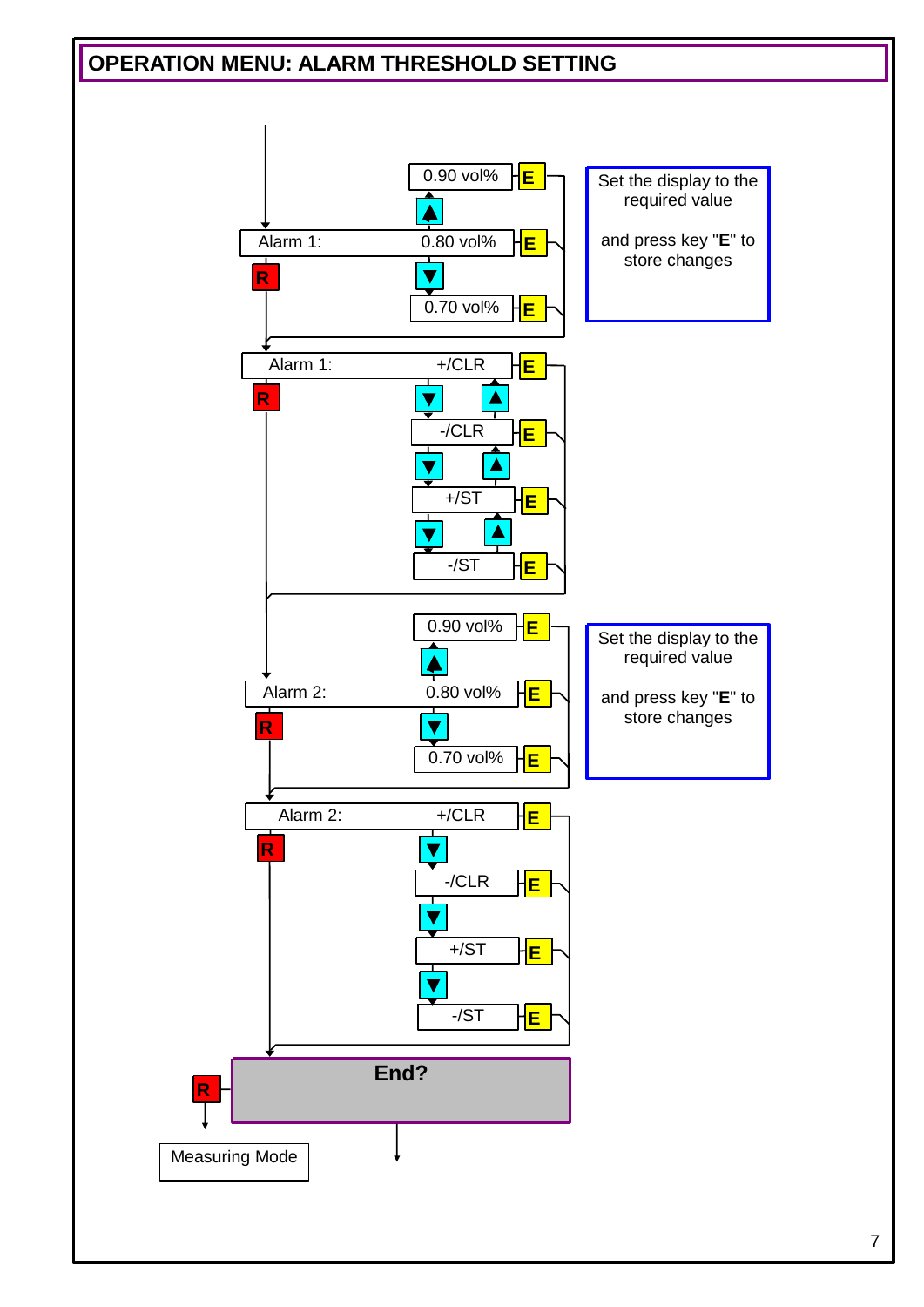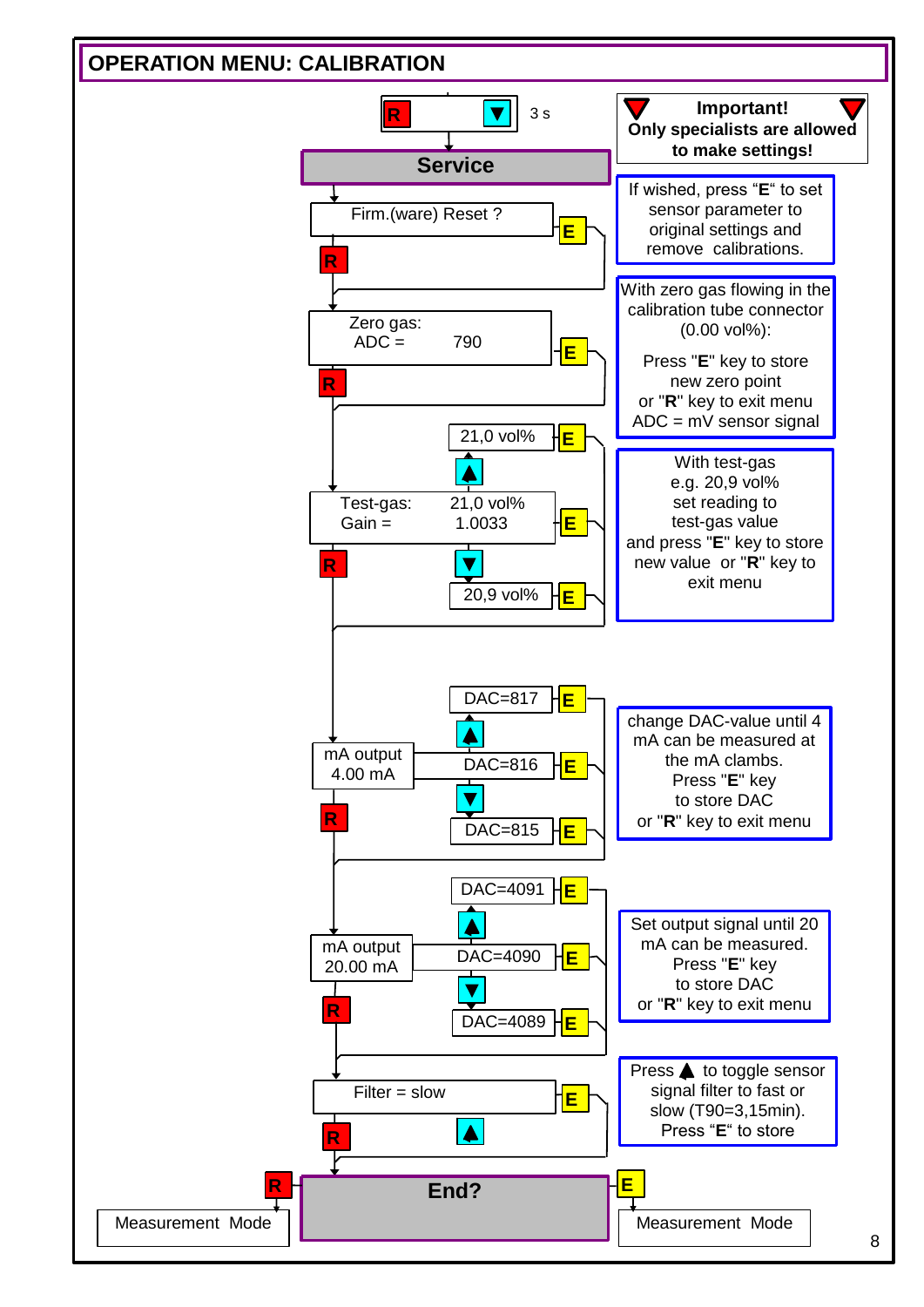#### **Warning Notes**

This unit has been constructed and tested in accordance with DIN 5741/VDE 0411 Part 1 – Safety Requirements for Electrical Devices. It has been dispatched from our plant facility in a perfectly safe condition.

To ensure safe operation, the user must adhere strictly to the operating instructions and the following warning notes.

The device is protection class I unit for fixed connection.

Opening covers or removing parts may result in uncovering voltage live parts or connection points.

The unit must be disconnected from all voltage sources before maintenance or repair or replacement of parts, if it is necessary to open the unit.

If calibration, maintenance or repair with the live open unit is necessary, this procedure is only allowed to be performed by an electrician who is familiar with the coupled hazards.

Safe operation is assured only with providing the named specified operating conditions. The unit must be taken out of operation and it has to be secured to prevent inadvertent operation if it's to be assumed that a safe operation is no longer possible.

A competent routine test according to DIN 57411 Part 1 / VDE 0411 Part 1 must be carried out before the unit is taken back into operation, e.g. sending back the unit to the plant with corresponding instructions.

Examples of situations in which correct, safe operation is no longer assured:

- The unit is damaged.
- The unit does not function correctly (e.g. when exposed to calibration gas).
- The storage or operating temperature was exceeded (e.g. 70  $^{\circ}$ C).
- Water is pumped into the sample hose

#### **Maintenance**

If a condense-separator is installed, it must be observed permanent, and if there is any water in the separator glass, it must be dropped out to avoid damage of the sensor. If the water is pumped into the hose the pump will be stopped by a water-detection circuit. If the water sensor is wet, remove the circuit breaker. Then remove the water and dry the condense-separator and the hose. Start again with power on reset.

An inspection, calibration and change of filters is required at intervals < 6 months in order to maintain the function of the unit.

#### **Calibration**

Only a trained service technician should make parameter changes in the calibration menu !

To make a new calibration, expose the probe directly with gas out of a test gas can. In the hose must be inserted a Y-pipe. At that Y-pipe connect the GMZ 750 and a flow meter 0..1 l/min and regulate the gas flow so that a recognizable gas flow comes from this outlet. So it is ensured that gas is available always sufficiently for the sample draw pump. air

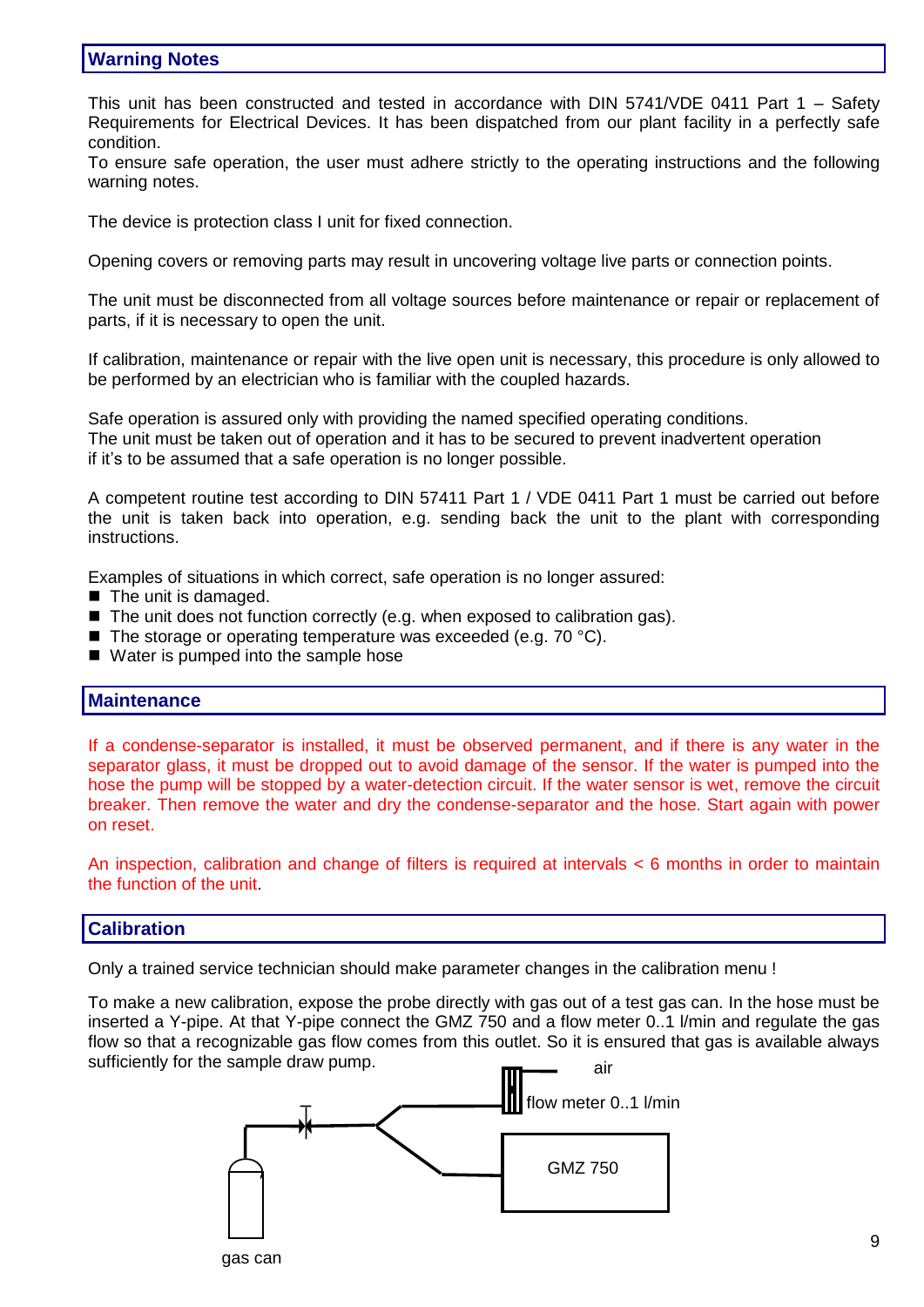| Sensor:<br>Measurement range:<br>Gas inlet:<br>Reading output:<br>Response time: | electrochemical cell<br>$0 - 25$ Vol% or other factory settings<br>Measuring gas intake $0.4 - 1.5$ l/min<br>4-20 mA, linear<br>Dependent on the length and diameter of the<br>suction hose: |
|----------------------------------------------------------------------------------|----------------------------------------------------------------------------------------------------------------------------------------------------------------------------------------------|
| Accuracy:                                                                        | < 20 s without hose connected<br>1 % of measurement range                                                                                                                                    |
| Temperature range:                                                               | $-1040 °C$                                                                                                                                                                                   |
| Humidity range:                                                                  | $0 - 95$ % relative humidity                                                                                                                                                                 |
| Indicators:                                                                      | $LCD$ 2 x 20 characters:                                                                                                                                                                     |
|                                                                                  | For gas concentration, temperature, pressure                                                                                                                                                 |
|                                                                                  | LED operating indicator                                                                                                                                                                      |
|                                                                                  | <b>LED</b> malfunction indicator                                                                                                                                                             |
|                                                                                  | LED alarm indicator                                                                                                                                                                          |
| Double-throw Relay outputs:                                                      | Alarm 1                                                                                                                                                                                      |
|                                                                                  | Alarm 2                                                                                                                                                                                      |
|                                                                                  | Device malfunction                                                                                                                                                                           |
| Calibration:                                                                     | by parameter menu                                                                                                                                                                            |
| Housing:                                                                         | Sheet metal enclosure 200 x 300 x 80 mm                                                                                                                                                      |
|                                                                                  | high grade steel or powder coated<br><b>IP54</b>                                                                                                                                             |
| Index of protection:<br><b>Protection class:</b>                                 |                                                                                                                                                                                              |
|                                                                                  | I, protective earth connection                                                                                                                                                               |
| Power supply:                                                                    | 230 V AC, 15 VA                                                                                                                                                                              |
|                                                                                  |                                                                                                                                                                                              |

Subject to technical modifications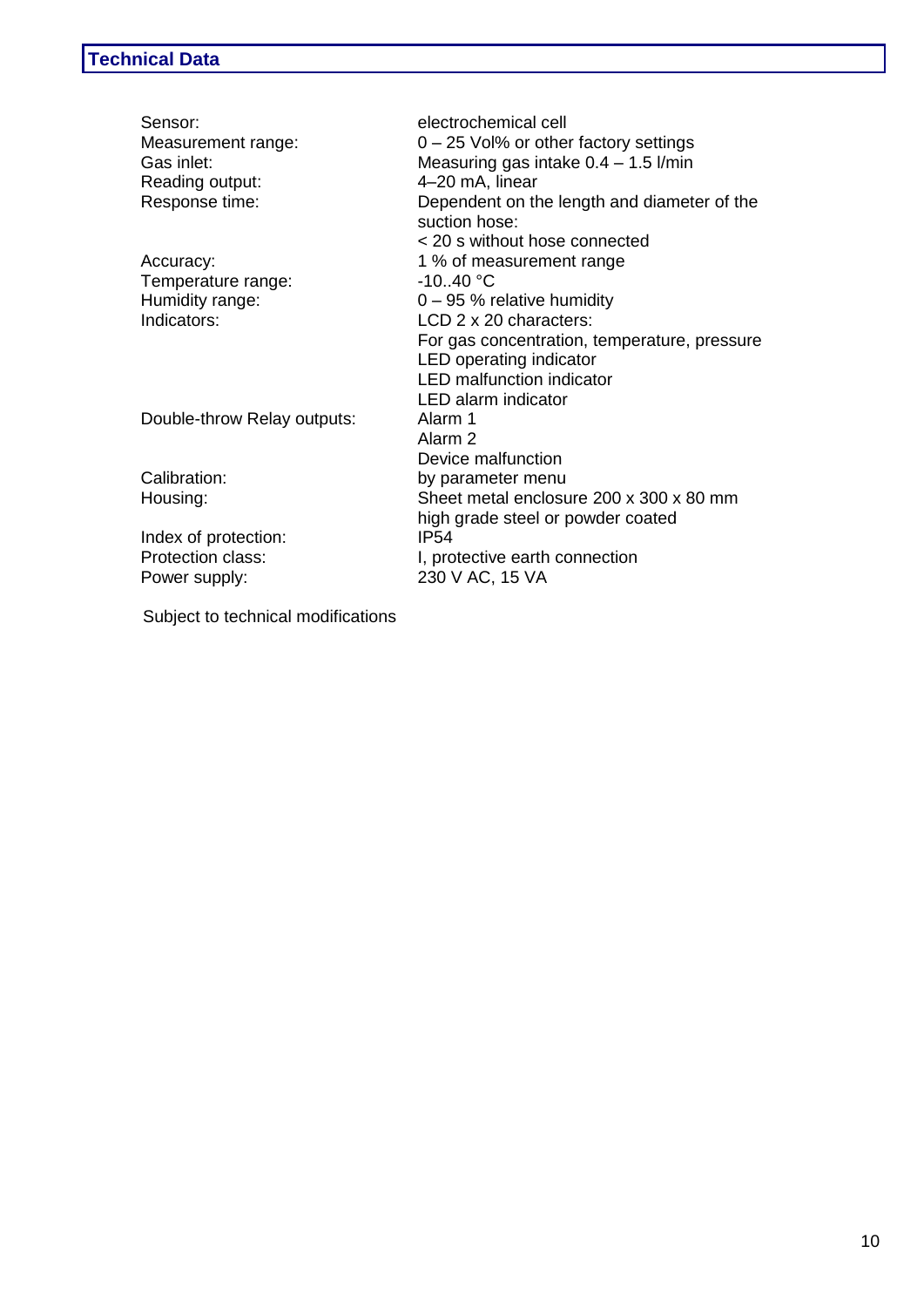

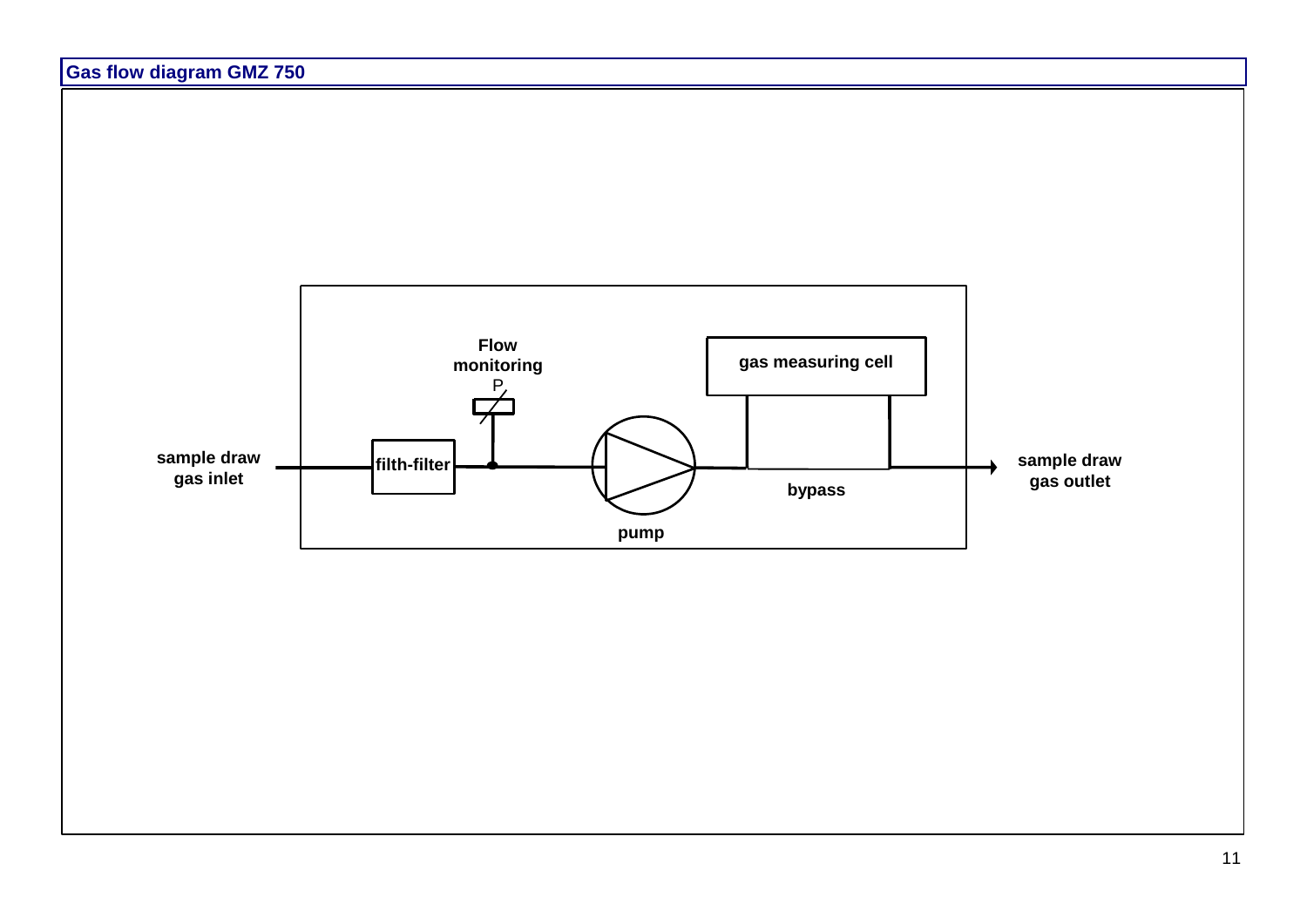

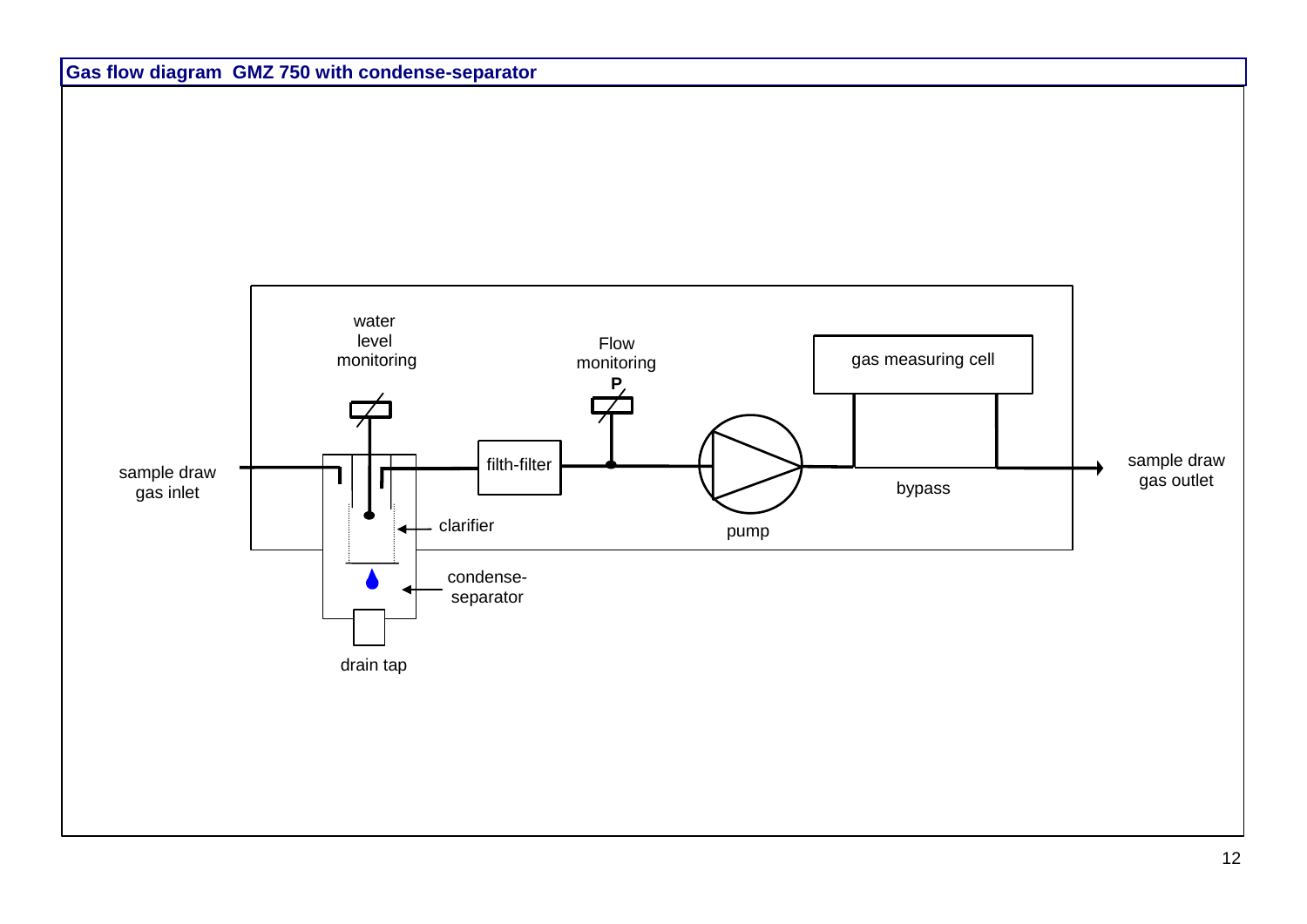